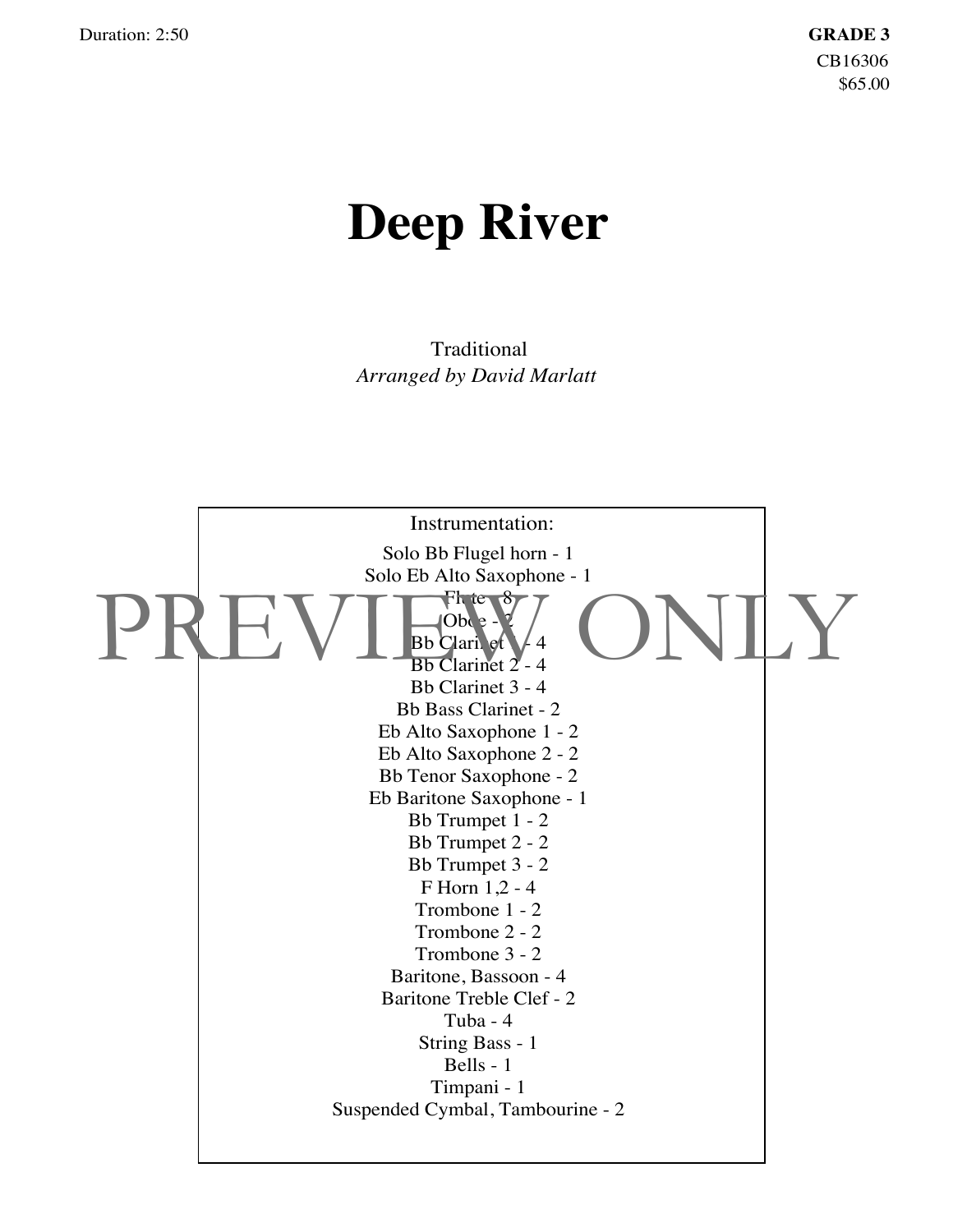

### Deep River

#### *Arranged by David Marlatt* Traditional

Spirituals have found their way into the standard repertoire of vocalists and instrumentalists alike. The lyrical tunes combined with the powerful message they tell affect us all. The melodies used in spirituals are sometimes said to have originated in Africa. However, many spirituals are unrelated to African songs. The slaves, in the Southern United States, based most of their spirituals upon characters and stories from the Bible. The manner in which these stories are told in black spirituals shows a colorful imagination and a simple faith. Many slaves thought of themselves as modern children of Israel and sought freedom from bondage. Their songs were appealing and sincere. Well-known spirituals include Go Down, Moses, Deep River and Swing Low, Sweet Chariot.

This famous melody is supported by an interesting accompaniment with jazz harmonies and rhythmic pulse. Spirituals are ideal on a concert program or for use at a competition.

# PREVIEW ONLY

#### **www.enpmusic.com**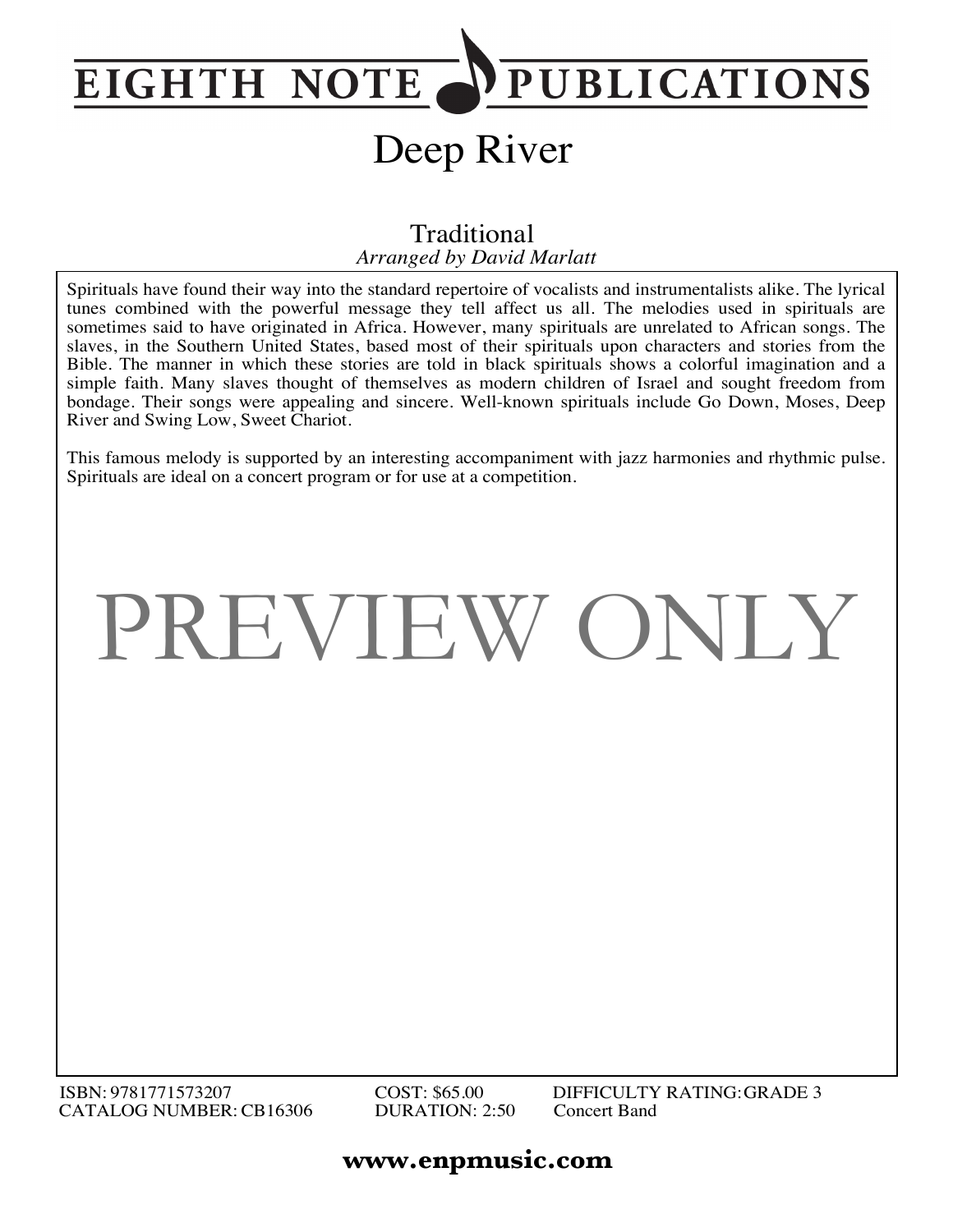

© 2016 **EIGHTH NOTE PUBLICATIONS** www.enpmusic.com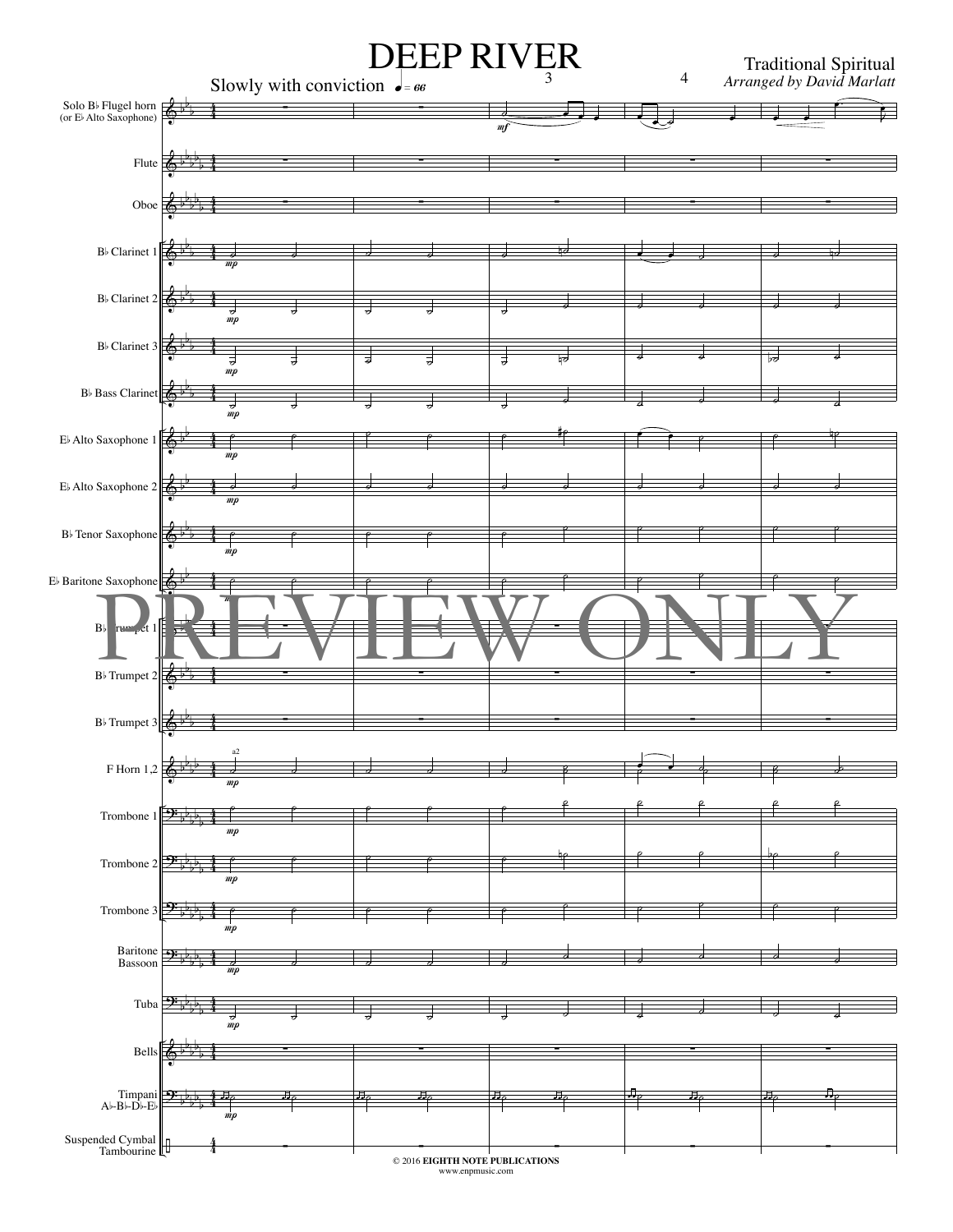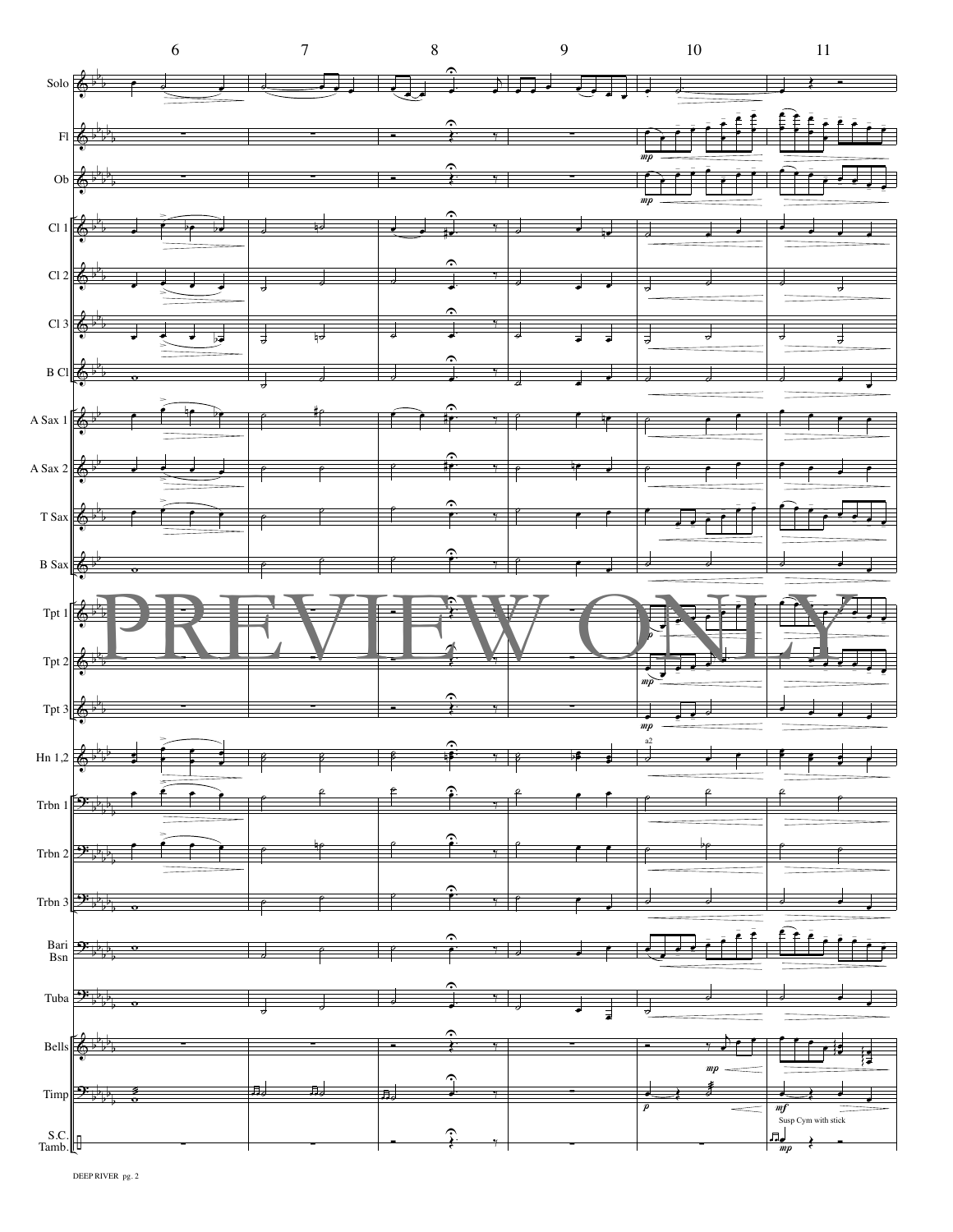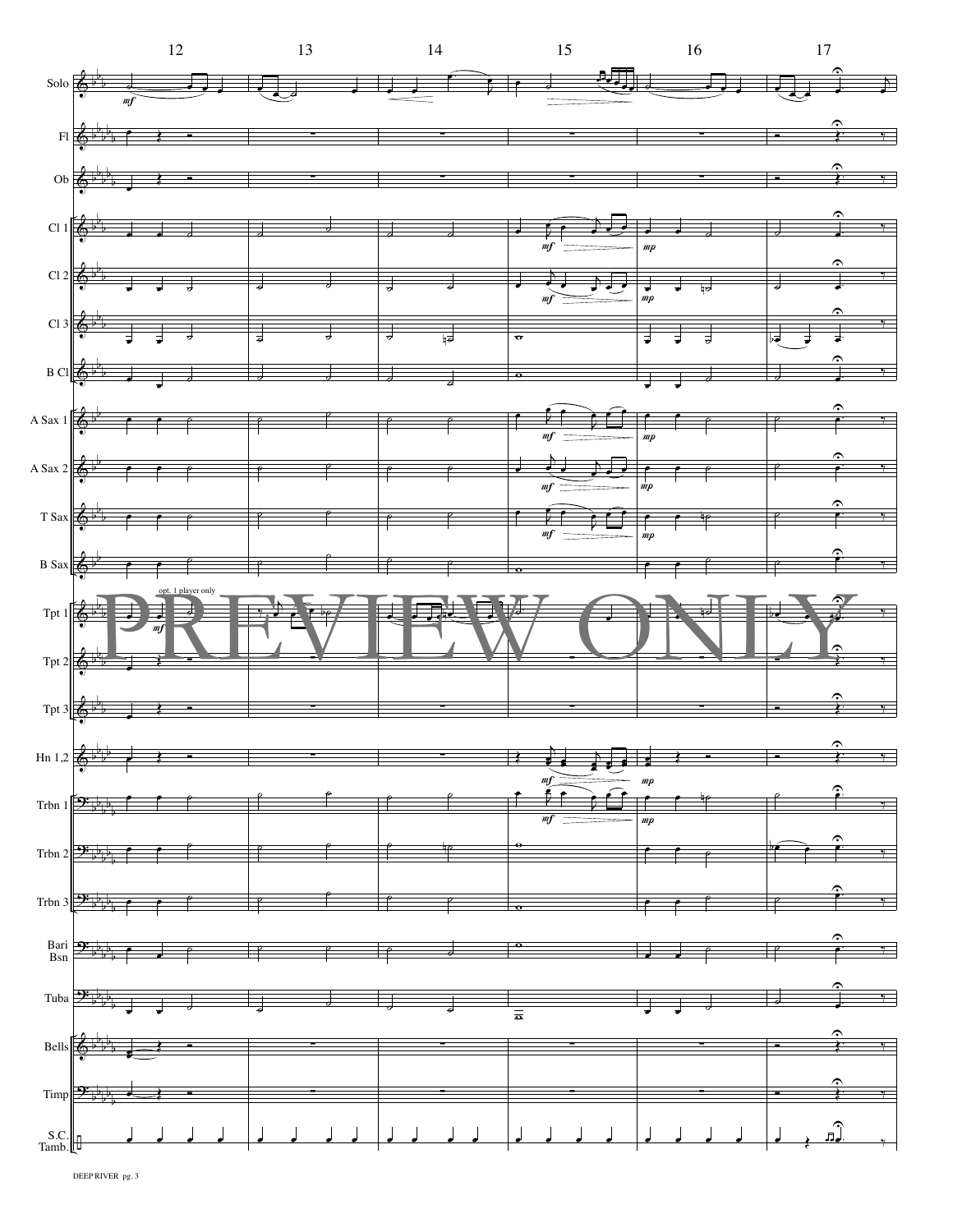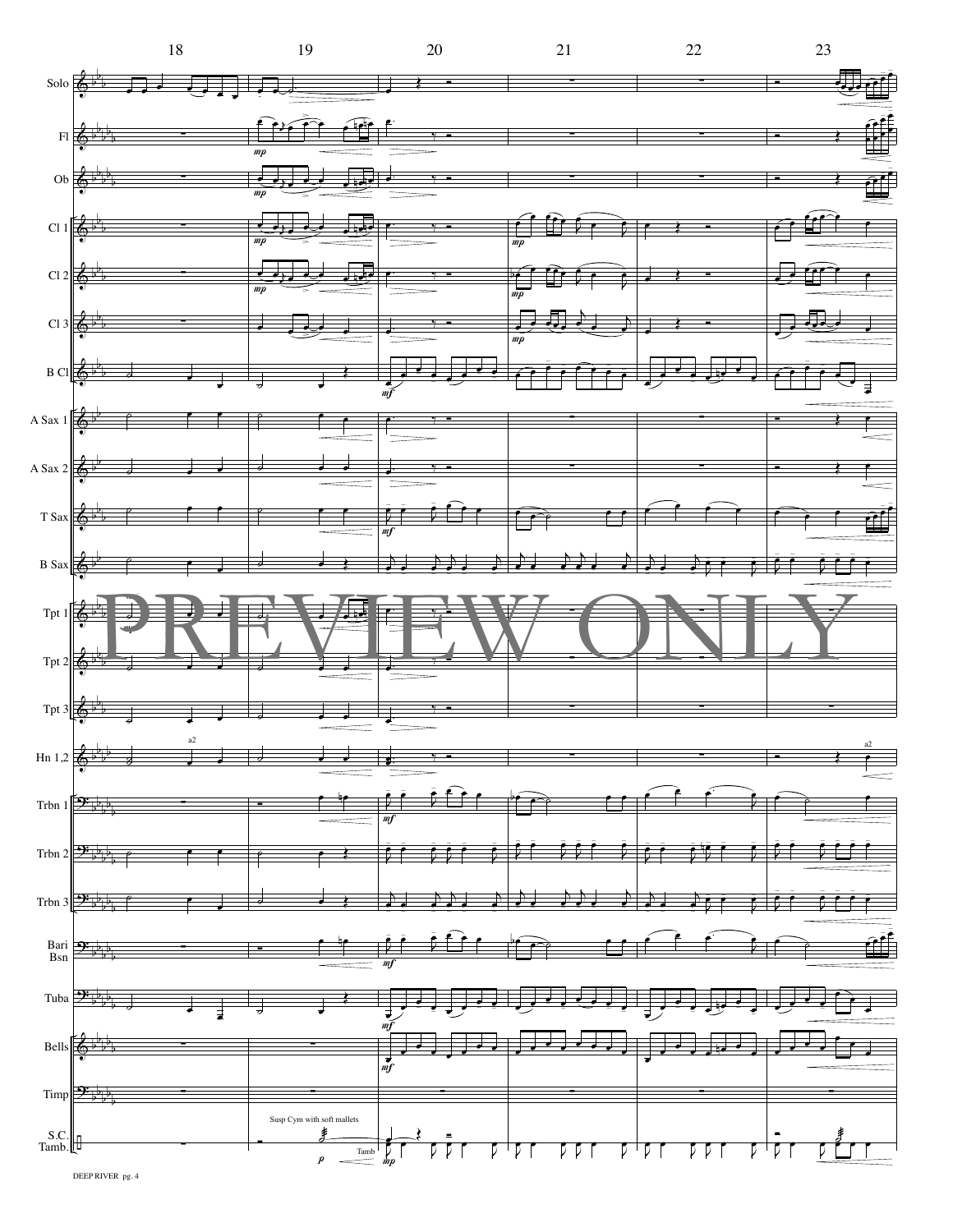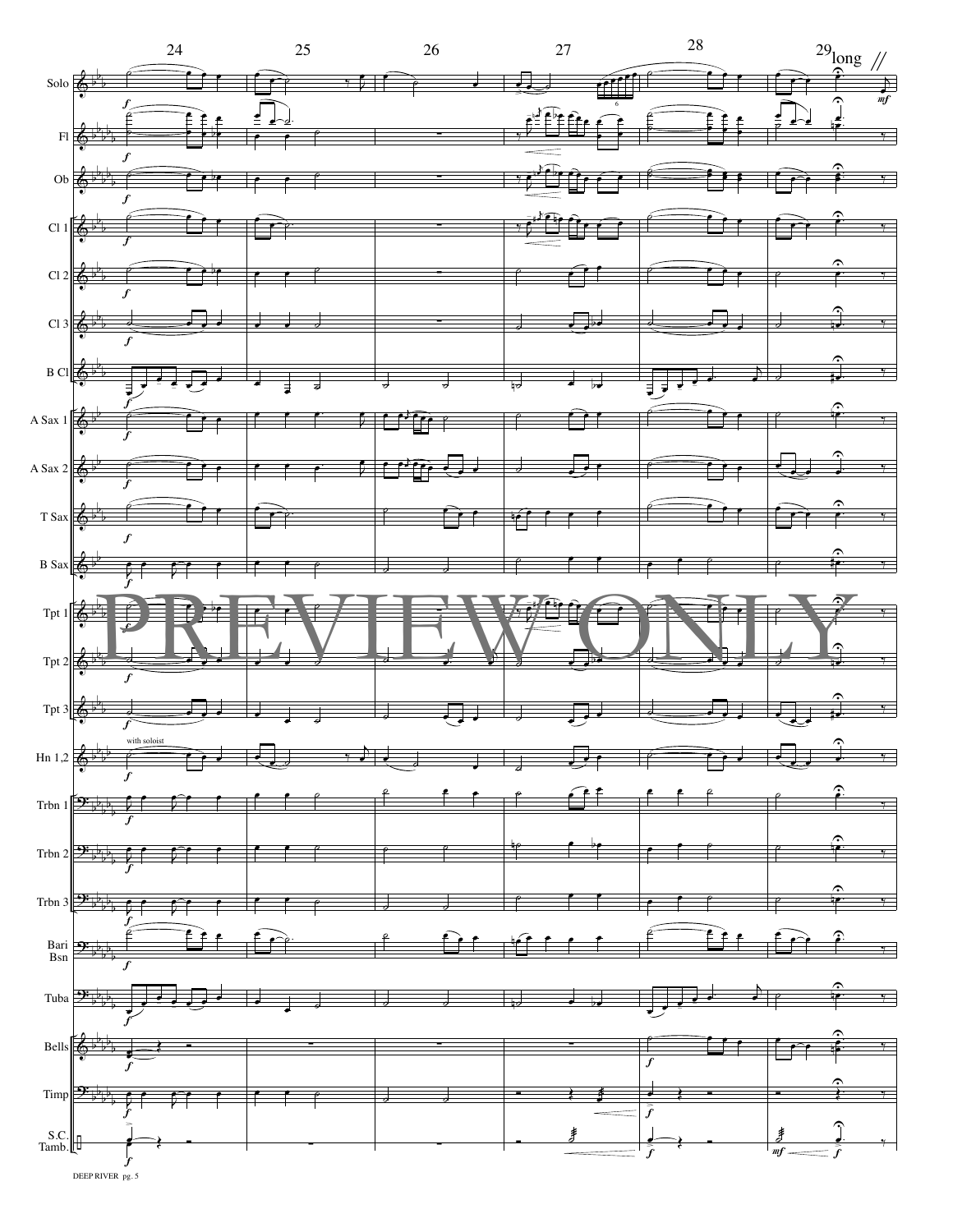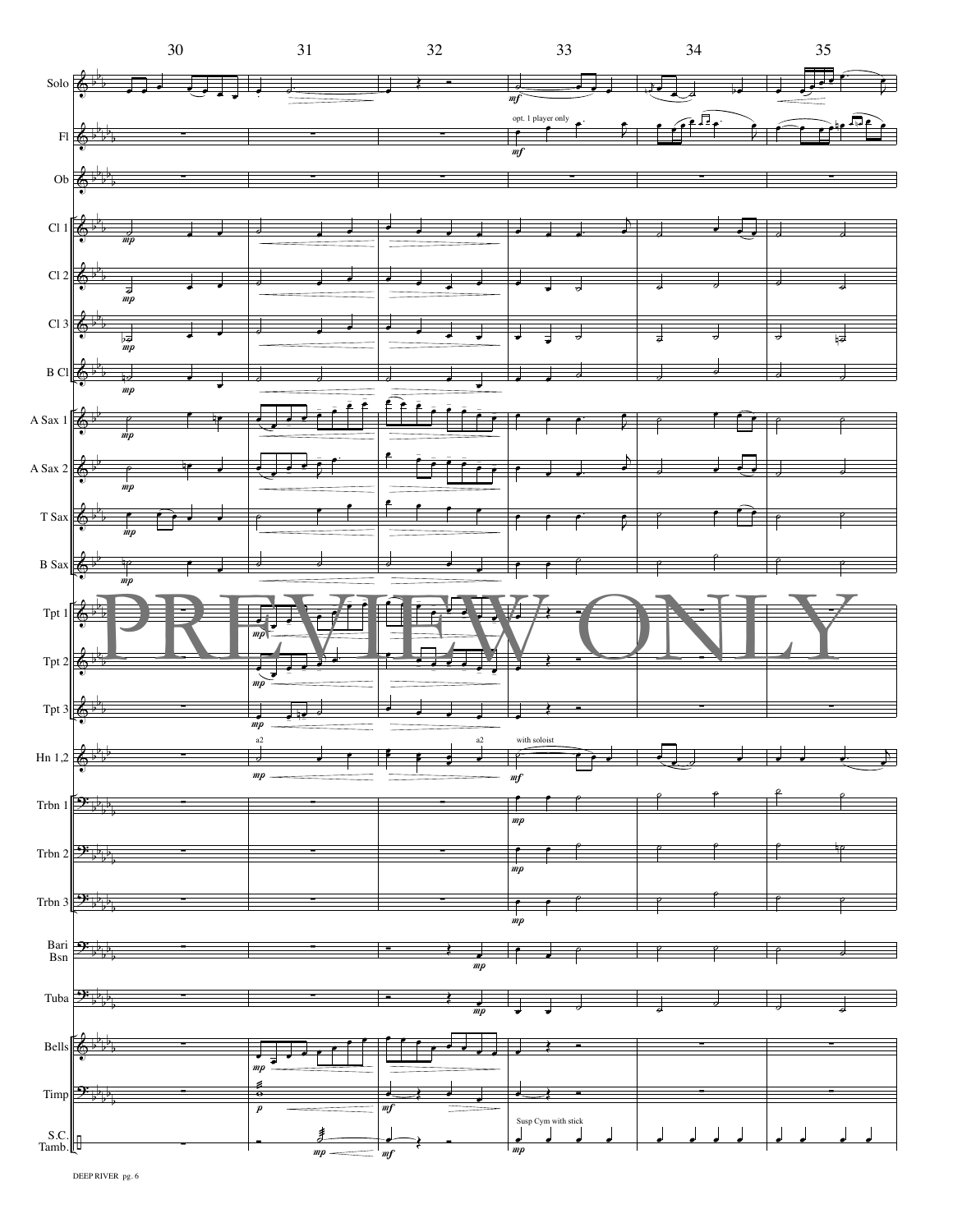